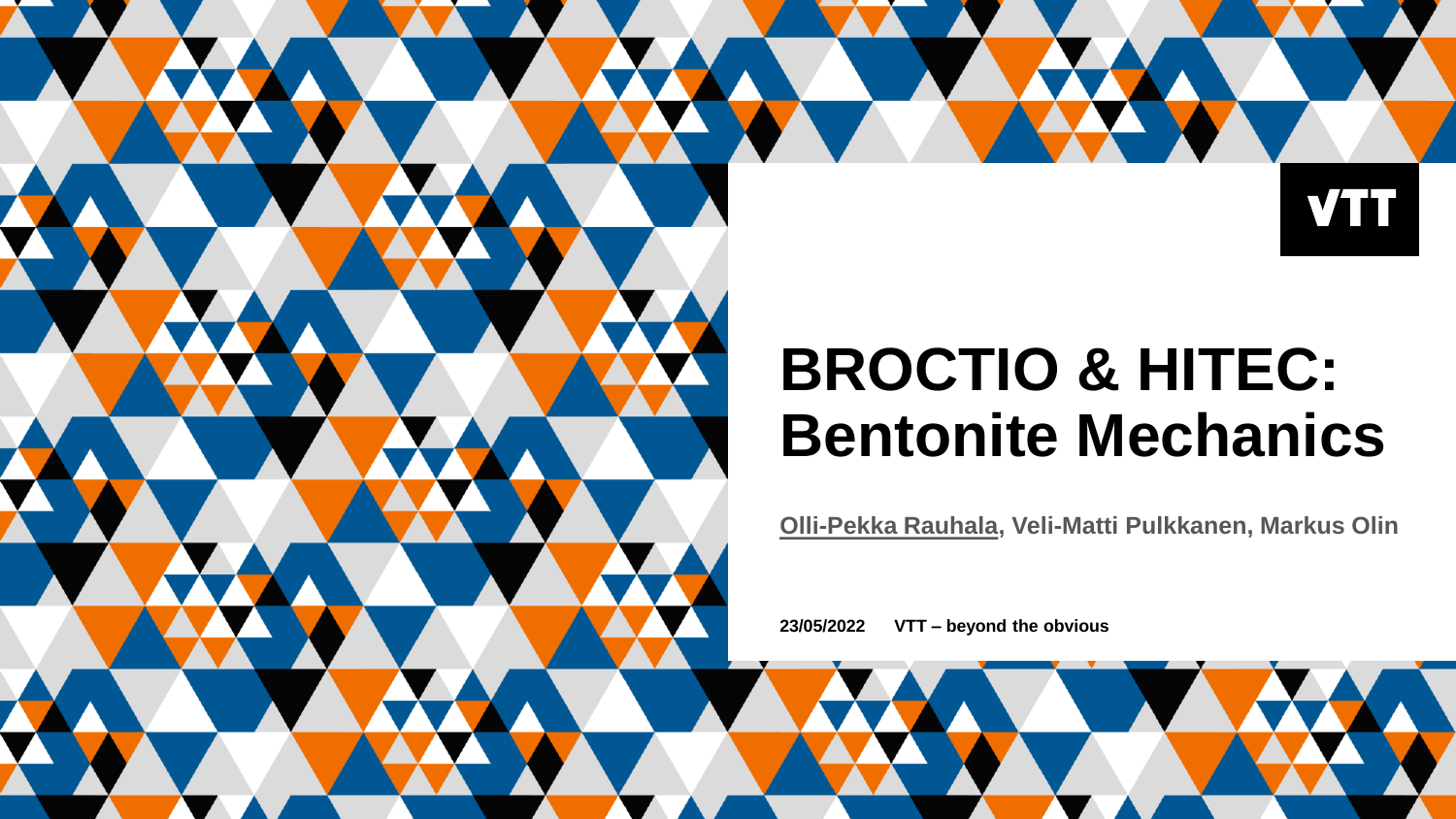## **Objectives**

- Fix the shortage in bentonite mechanical models
- Rock movement
	- **Method** to examine bentonite mechanical properties' dependency on deformation rate
	- **Experimental data** on bentonite elastoplastic behaviour in altering deformation rates
	- **Constitutive model** for bentonite elastoplastic dependency on deformation rate
- **Geochemistry** 
	- **Experimental data** on bentonite elastoplastic behaviour in altering chemical conditions
	- **Constitutive model** for bentonite elastoplastic dependency on chemistry

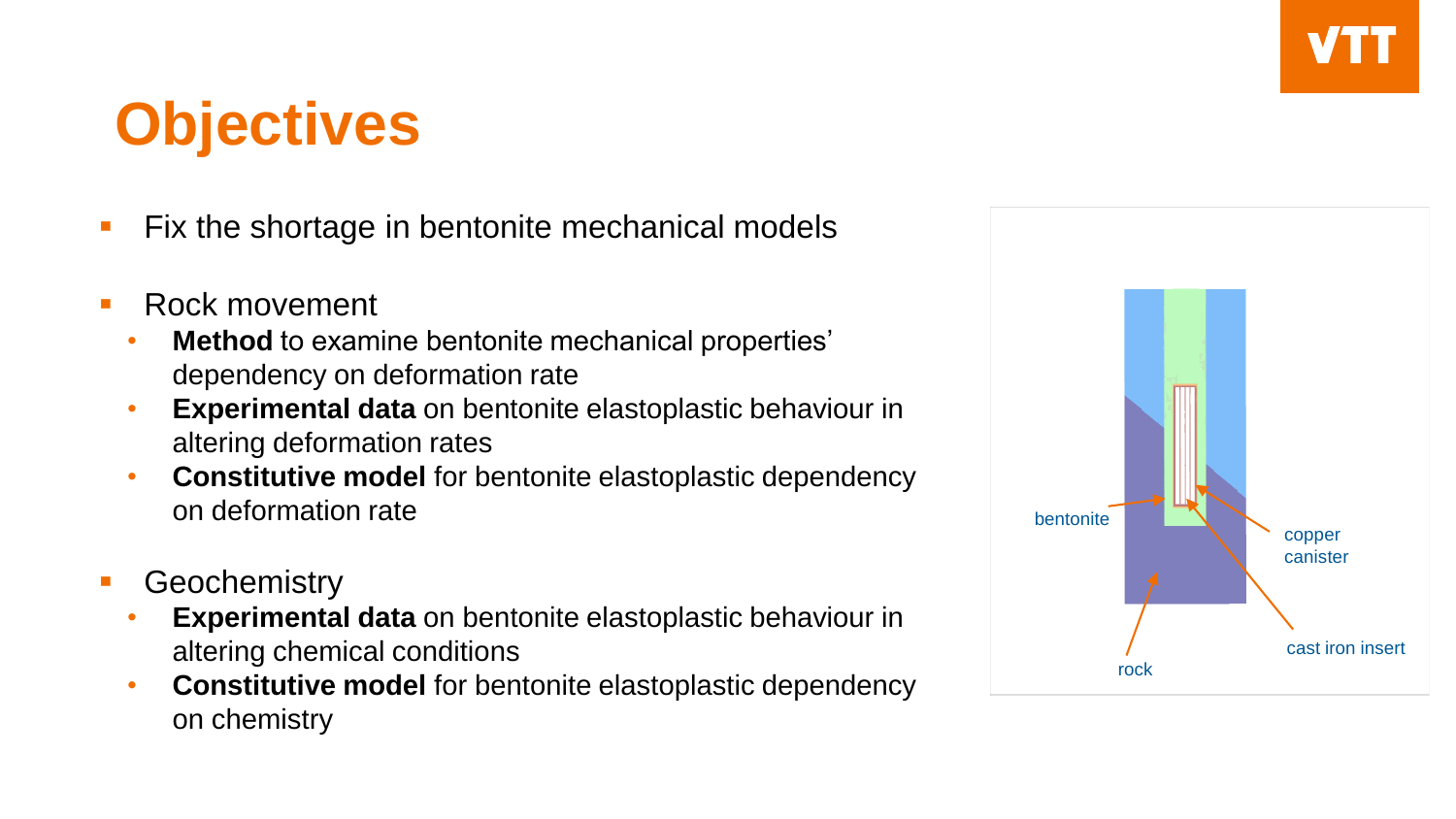# **Implementation**

- **EXECCTIO: experiments in various** 
	- Strain rates
	- Water contents
	- Chemical conditions
		- $\triangleright$  Results to constitutive models
- **HITEC: experiments in high temperature** 
	- Heat treated bentonite
	- Mechanical testing in elevated temperature
		- $\triangleright$  Results to constitutive models

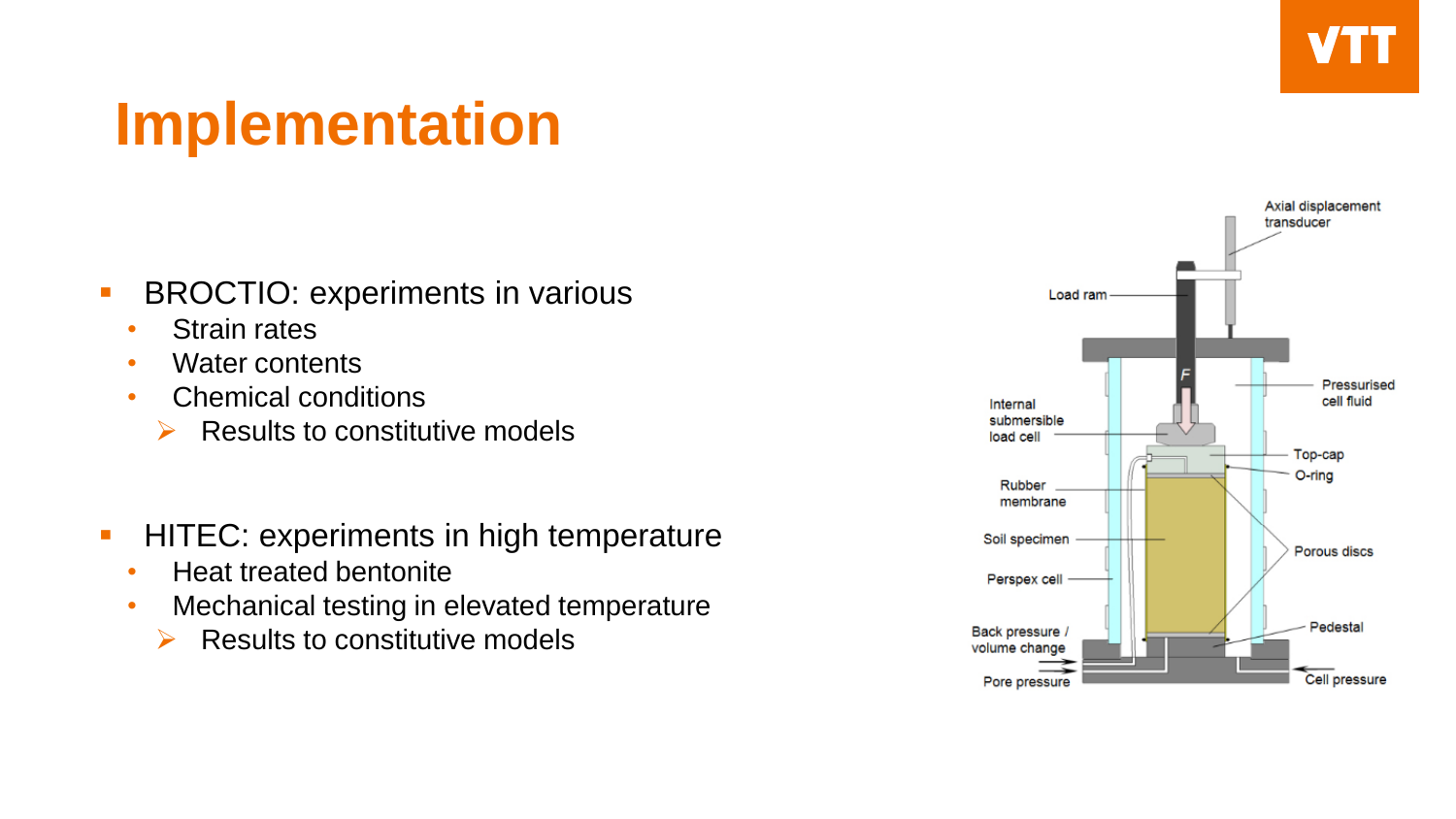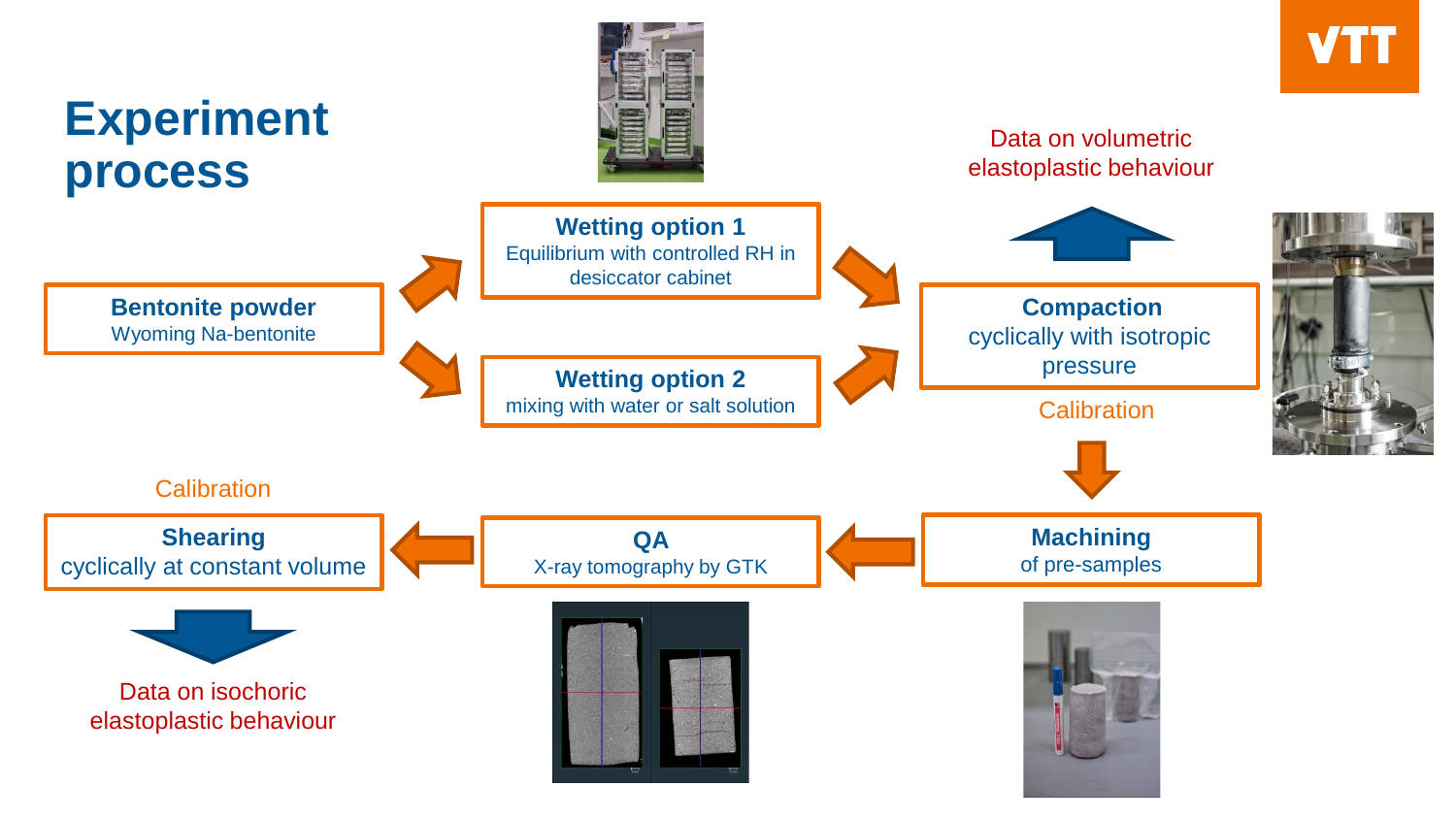### **Results**



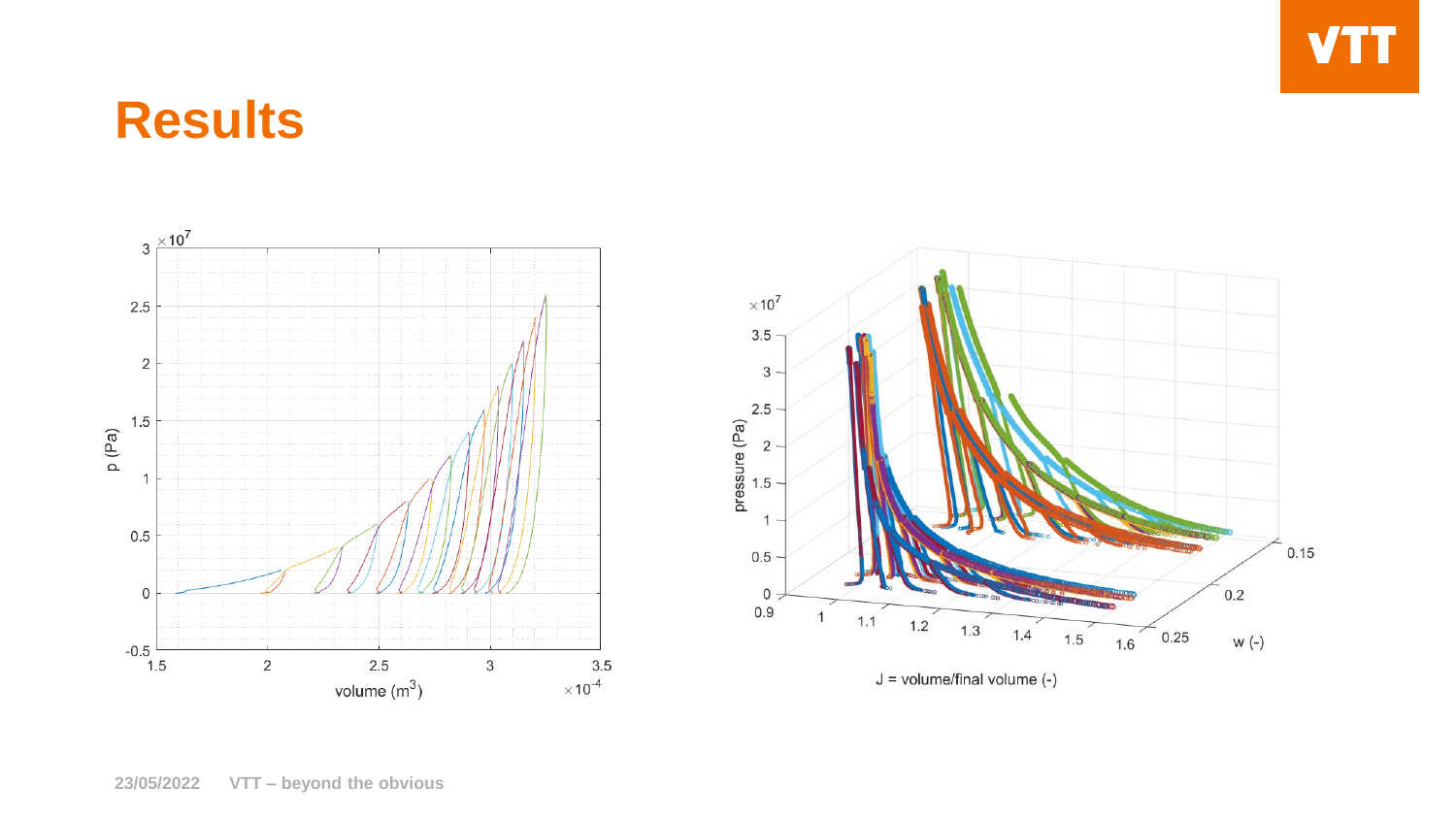### **End Users**

- Waste management organisations
	- Model development
	- Model calibration
	- Safety and performance assessment
- **Regulators** 
	- Comparing data and models
- **•** Scientific community

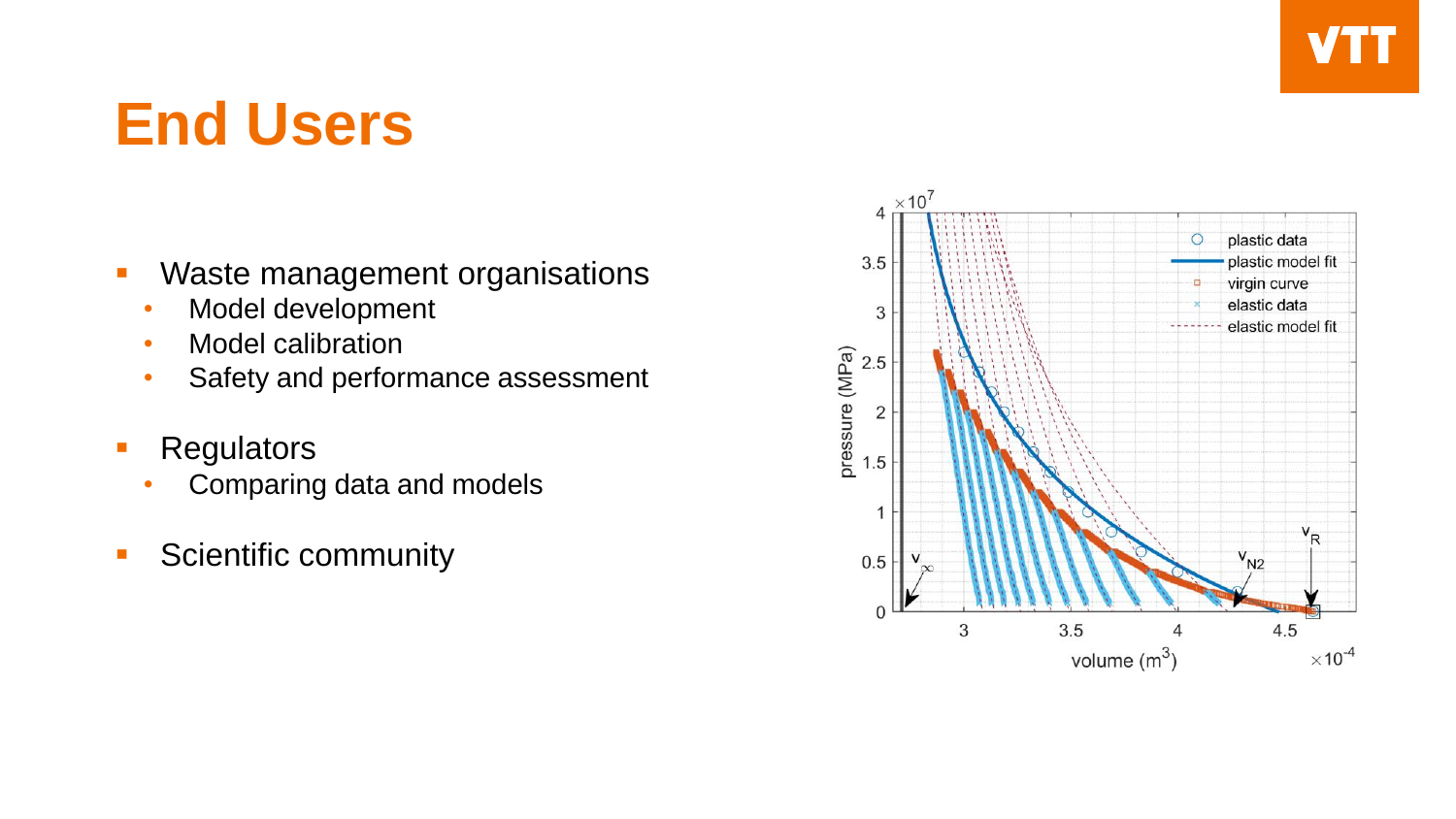

### **SAFER: Sensitivity Analysis of Disposal Hole Components**

**23/05/2022 VTT – beyond the obvious**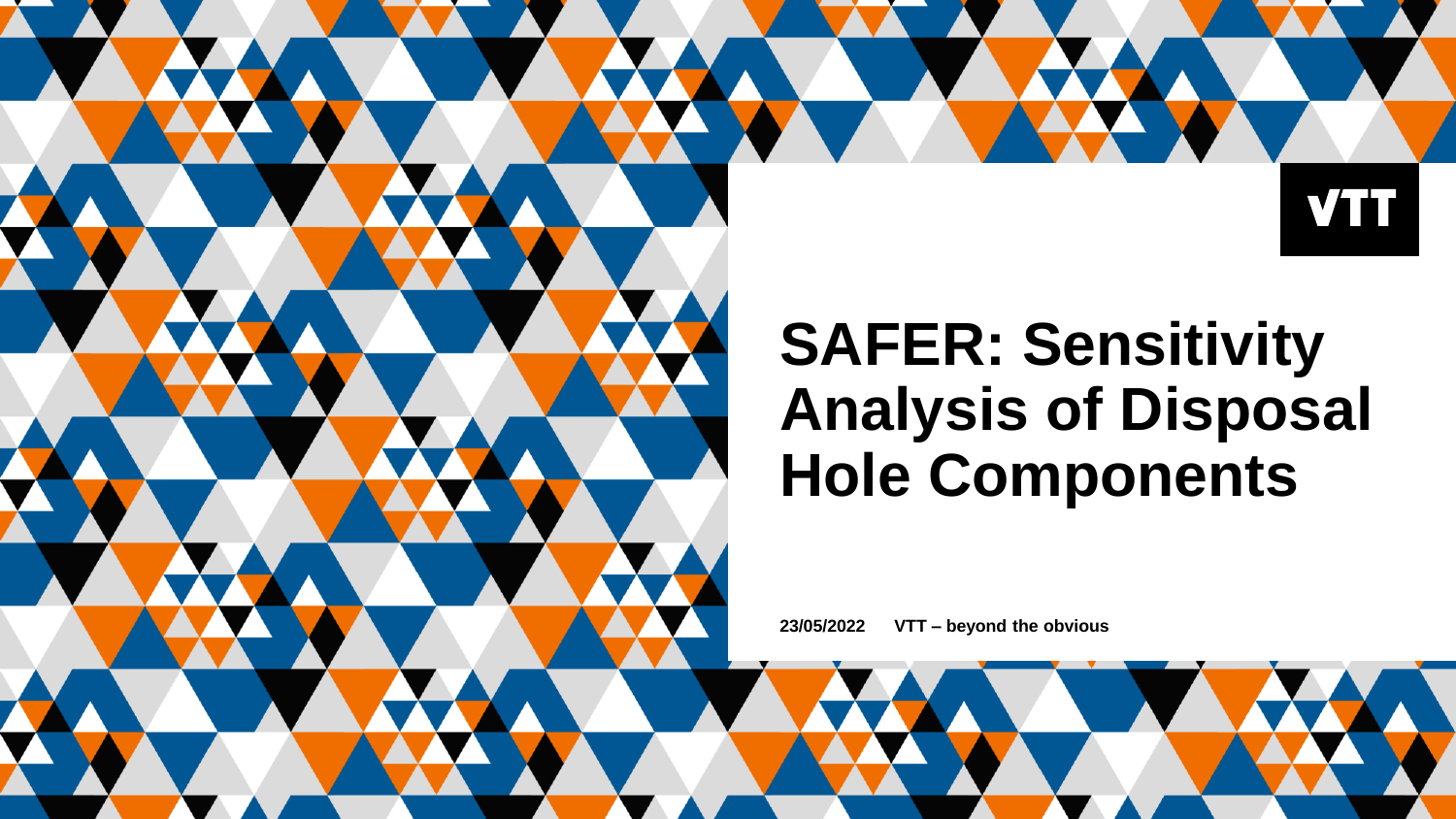

bentonite density

### **Sensitivity Analysis**

### Input Parameters **Output Variables**

experimentally determined parameters or functions





something that we want to assess

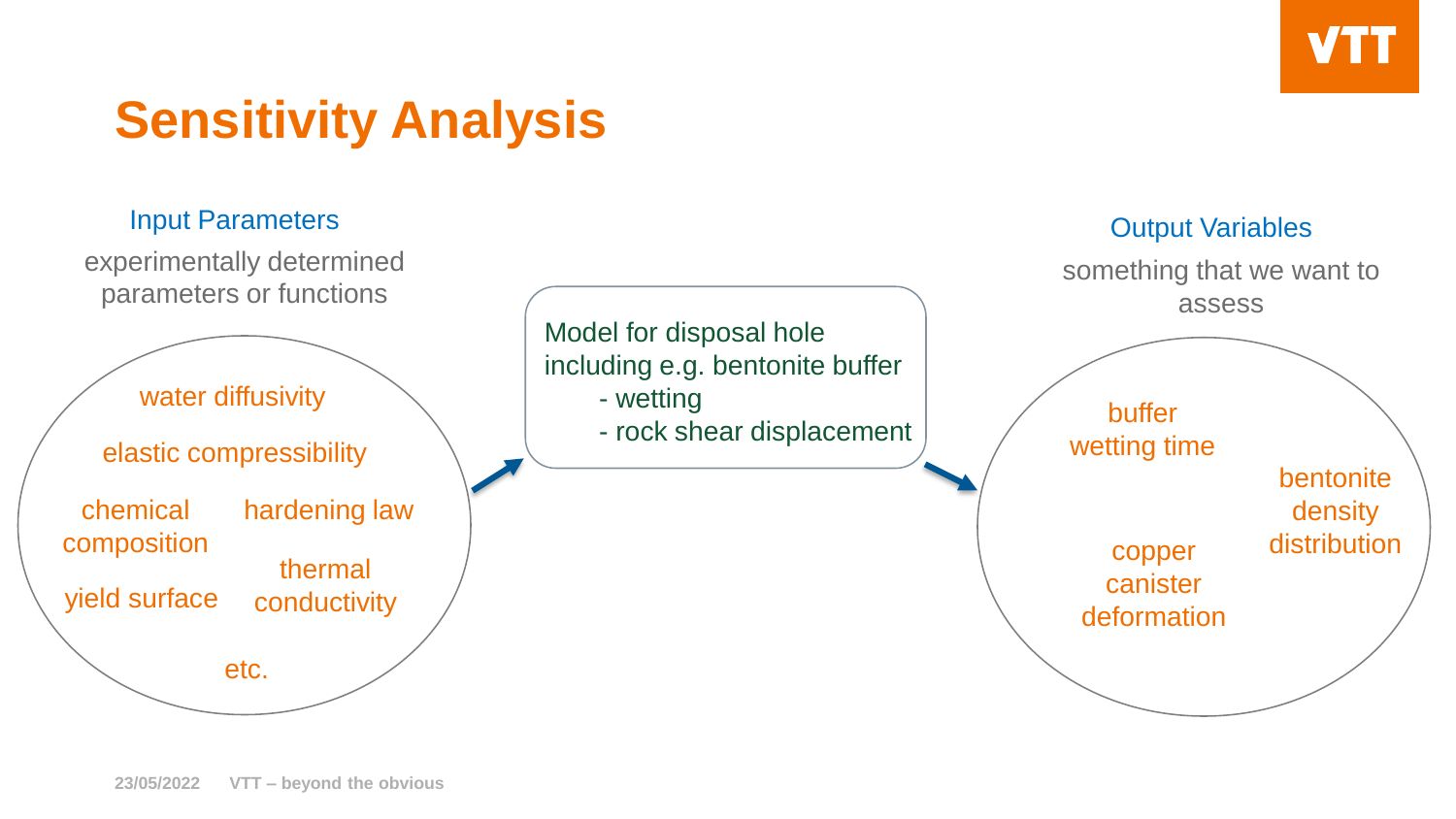### **Background**

- **Long term safety** 
	- more data on bentonite mechanical behaviour in different conditions is still needed to assess the safety of disposal in varying conditions

### **Feasibility**

- ability to use bentonite from different sources (mines) and with different treatment is needed for feasible disposal
- Relative uncertainties of disposal system components (bentonite buffer, canister, bedrock, etc.) have not been assessed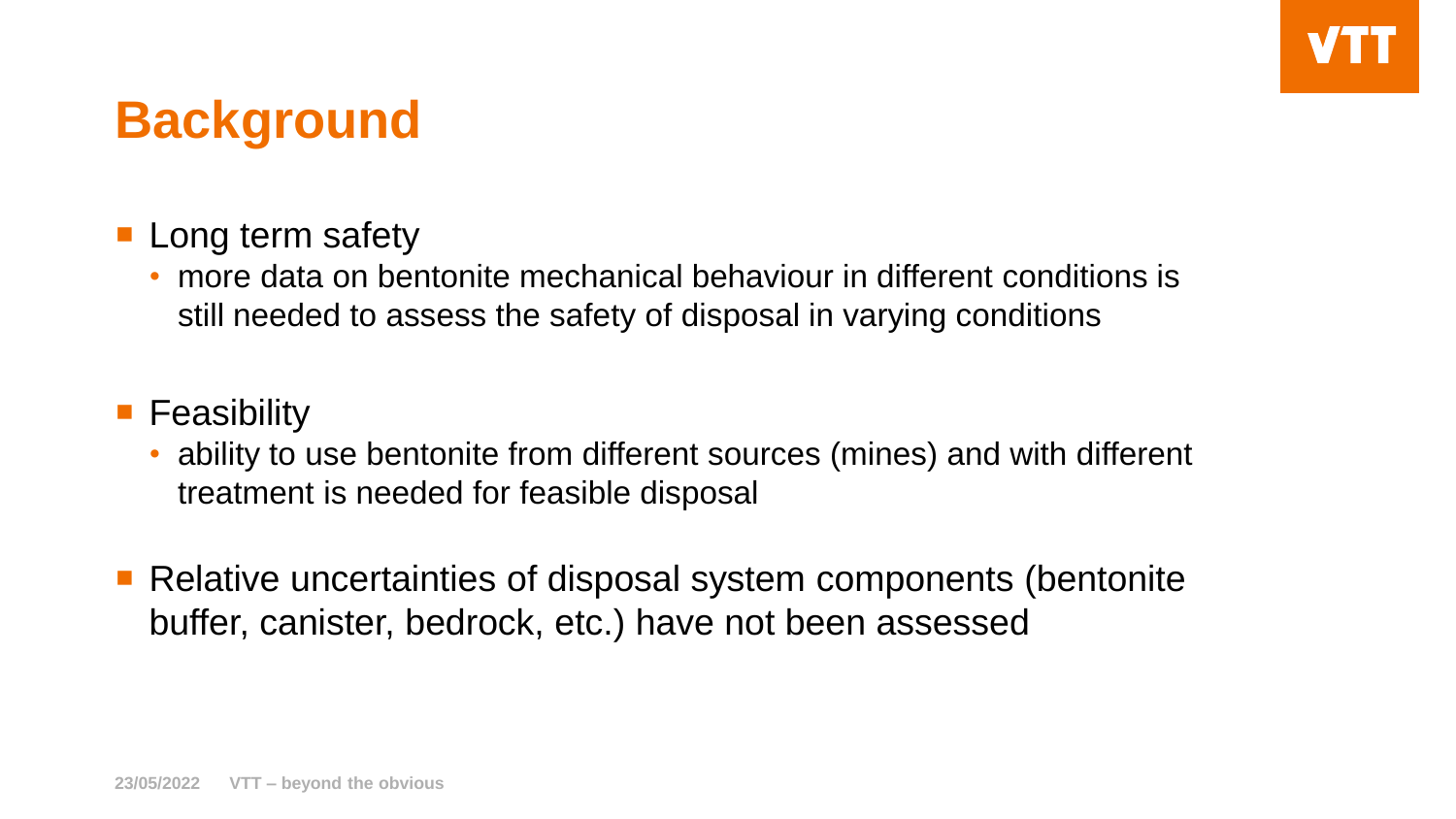### **Project steps and objectives**

- 1) Screening sensitivity analysis
	- use previous experimental data to estimate which parameters matter for the chosen output variables
	- determine data gaps
- 2) Experiments
	- perform more experiments on the most important parameters found with the screening sensitivity analysis
- 3) Modeling
	- estimate the buffer behaviour such that the uncertainty of the outcome can be quantified
	- estimate the relative uncertainty of disposal hole components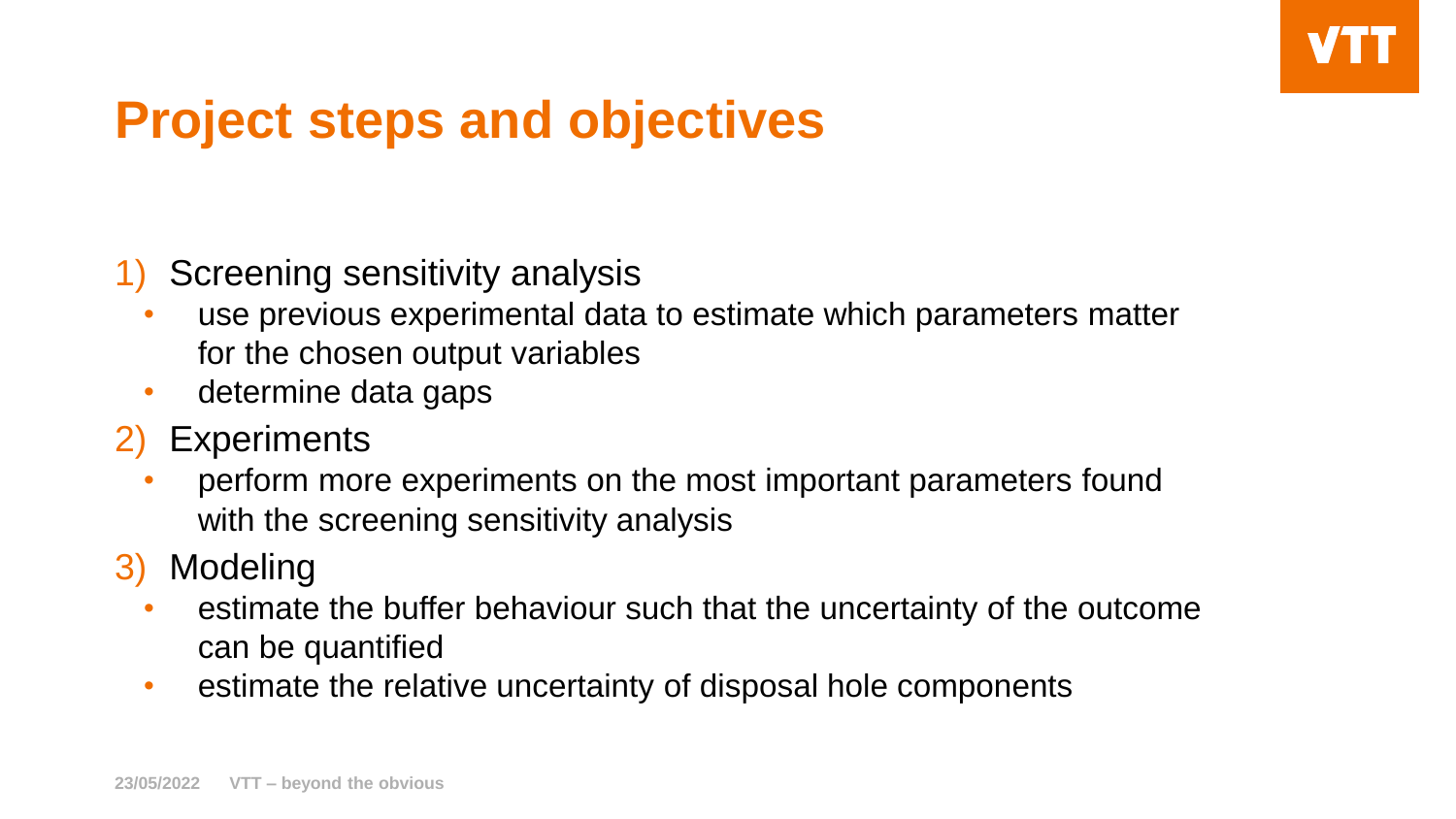### **Screening sensitivity analysis**

- o Model development needed in the beginning
	- o Recent experimental findings to VMP model
- o Based on parameter fitting to earlier experiments
	- o that have been carried out by e.g. VTT, University of Jyväskylä, GTK in previous projects
- o Statistical method to set up the sensitivity analysis
	- o e.g. Definite Screening Designs
		- o three parameter levels: low value, middle value, high value
- Data gap identification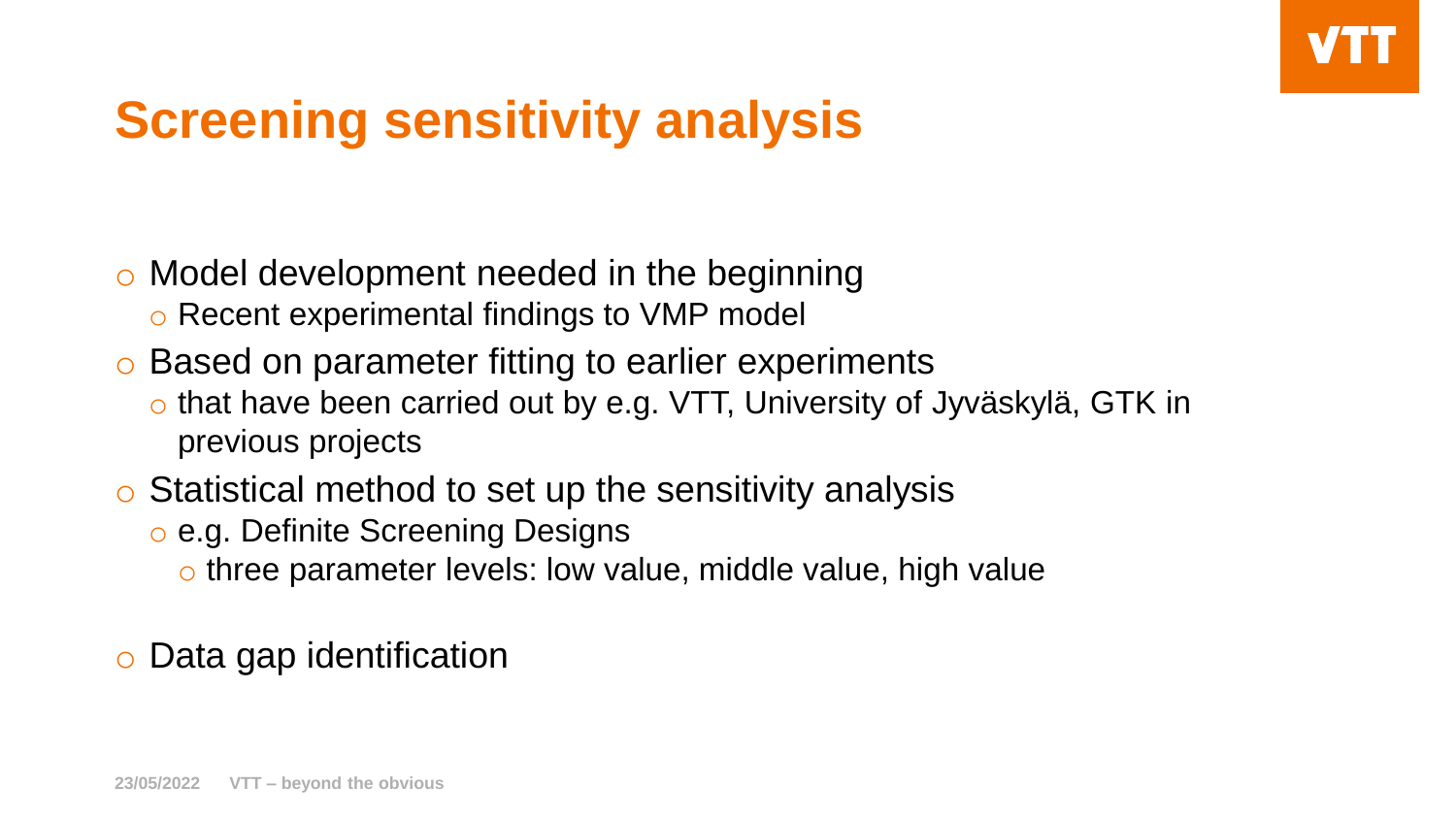### **Experiments**

- o Directed by the screening sensitivity analysis and data gap identification
- o Mechanical
	- o more data on elastoplastic behaviour in different conditions o VTT
- o Water transport
	- o more data
	- o University of Jyväskylä if interested
- o Chemical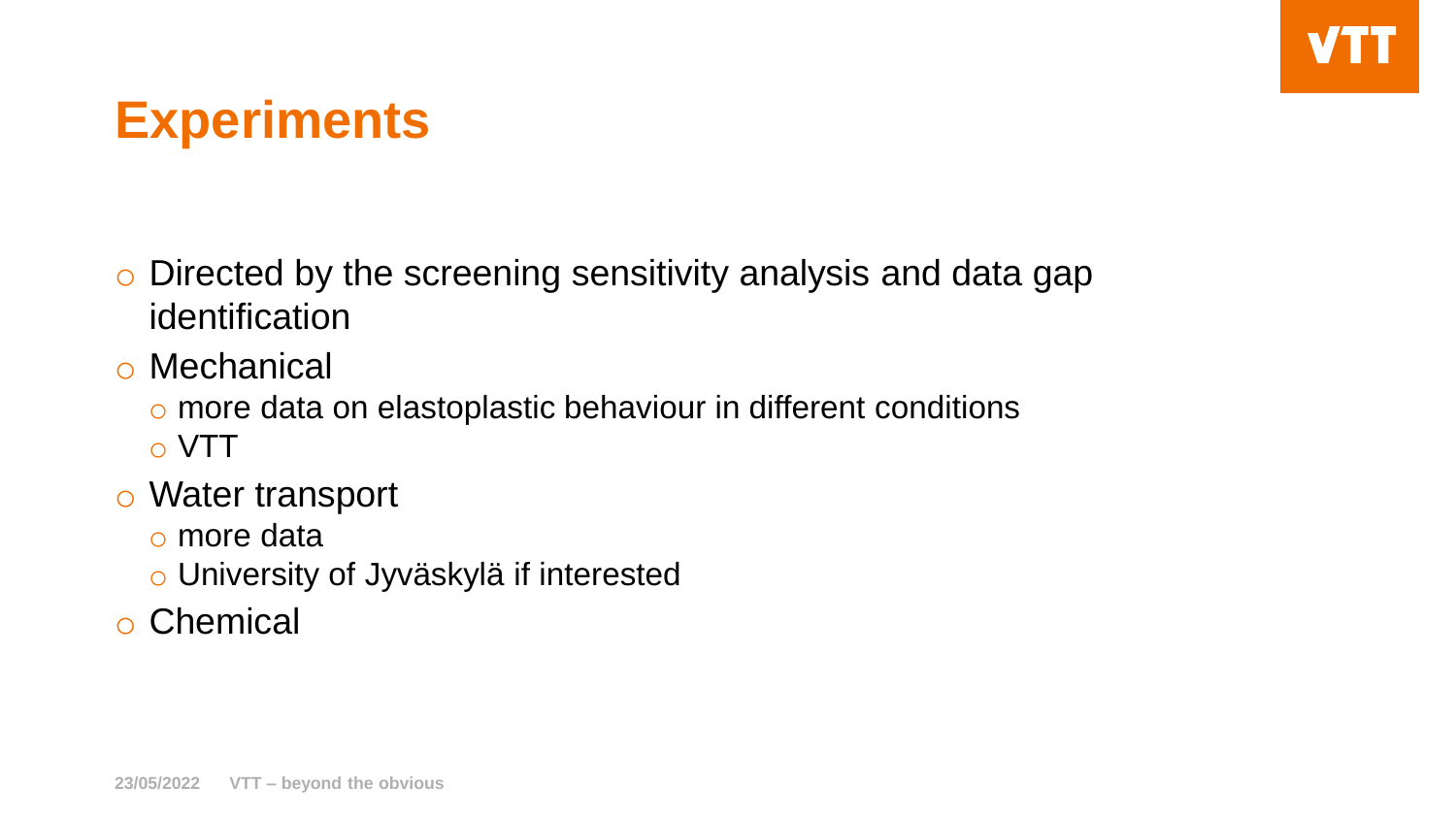### **Modeling**

o Model development based on new data

o Sensitivity analysis with continuous input parameter distributions to evaluate the simulation uncertainties with respect to chosen output variables

o Extension of the sensitivity analysis to include other disposal system components, such as disposal canister or bedrock o identification of relative uncertainties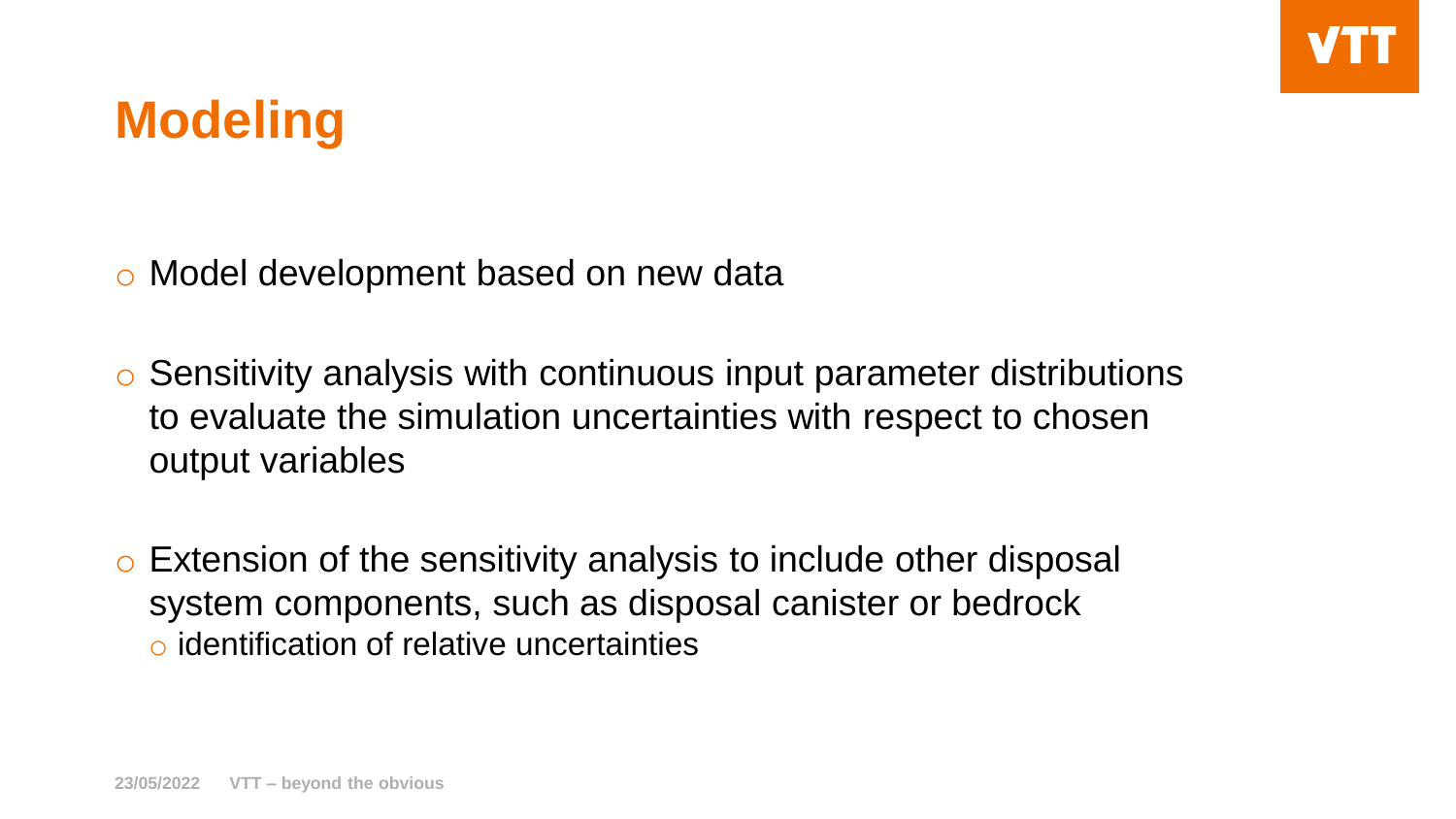### **Practical matters**

■ Cooperation with e.g. University of Jyväskylä, GTK, ...

• to be agreed on

**Estimated annual working months** 

- person months: ~16 PM (depends on the budget)
- **Estimated duration** 
	- $\cdot$  3 + 3 years